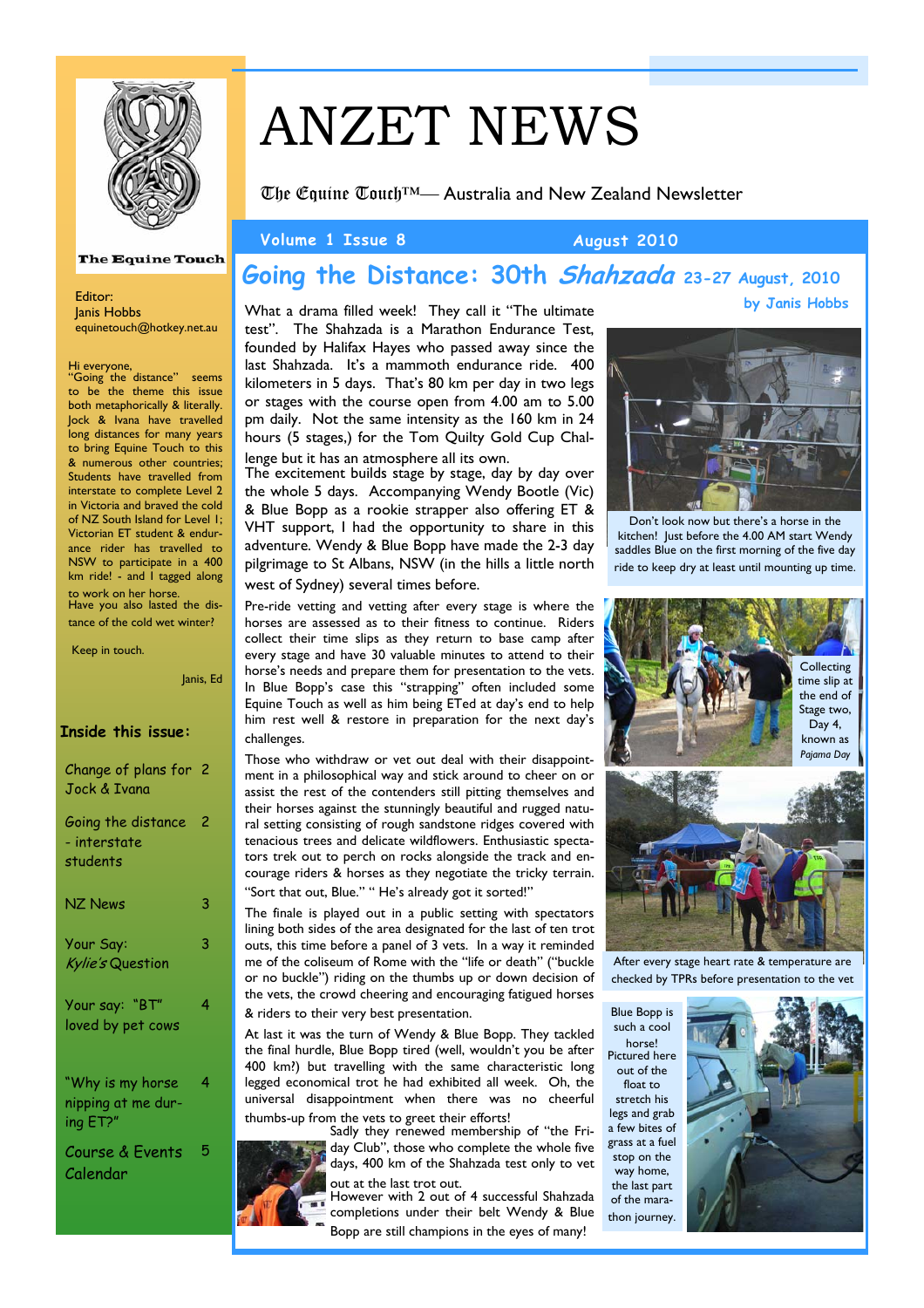## **Page 2 The Equine Touch™— Australia and New Zealand Newsletter**



**IMPORTANT ANNOUNCEMENT Change of plans -Compulsory Slowdown, Regretted Cancellations** 

Jock has repeatedly said, "We will be cutting down our activities this year". The Equine Touch came into being in 1997. Since 1999 Jock & Ivana Ruddock have had a relentless schedule of world travel and teaching.

Unfortunately due to Jock's recent illness, and the need for rest & recovery time, Jock & Ivana have decided to curb their travel & cancel their teaching engagements for the next six months primarily to recuperate and later to catch up on all those items on the "to do" list.

**For us "Down Under" this means that they will not be attending Equitana Asia Pacific in November in Melbourne and courses scheduled for November and December 2010 have been cancelled**.

Disappointed as many of you may well be having anticipated the wonderful opportunity to further your ET education with the ETF Founders I am sure you will join with the Australian & New Zealand instructors in wishing Jock & Ivana well in their much deserved time out from their busy schedule.

**THE EQUINE TOUCH FOUNDATION MISSION STATEMENT** 

**"TO HELP HORSES BY EDUCATING HUMANS"** 



Course Report

# **Going the distance … Level 2 interstaters**

**Level 2 Bendigo, Vic 13-15 August, 2010 Instructor: Janis Hobbs**

Dedication & commitment means doing "whatever it takes" to get something done. These qualities were demonstrated by Bruce from South Australia and Deborah from NSW who both travelled long distances (& hours) to brave Victorian wet & cold weather & attend this Level two course. They both exhibited good feel for the horse & sound Equine Touch skills despite only completing their Level 1 course in July & June respectively. Well done!



Deborah & Bruce reviewing & consolidating Level 1 skills.



Day 2 Deborah with *Quinny* safely out of the weather in the shed.



Day 3 Bruce completing the Advanced Body Balance on *Mary Poppins* — we jumped at the opportunity to work outside in the sunshine between rain showers.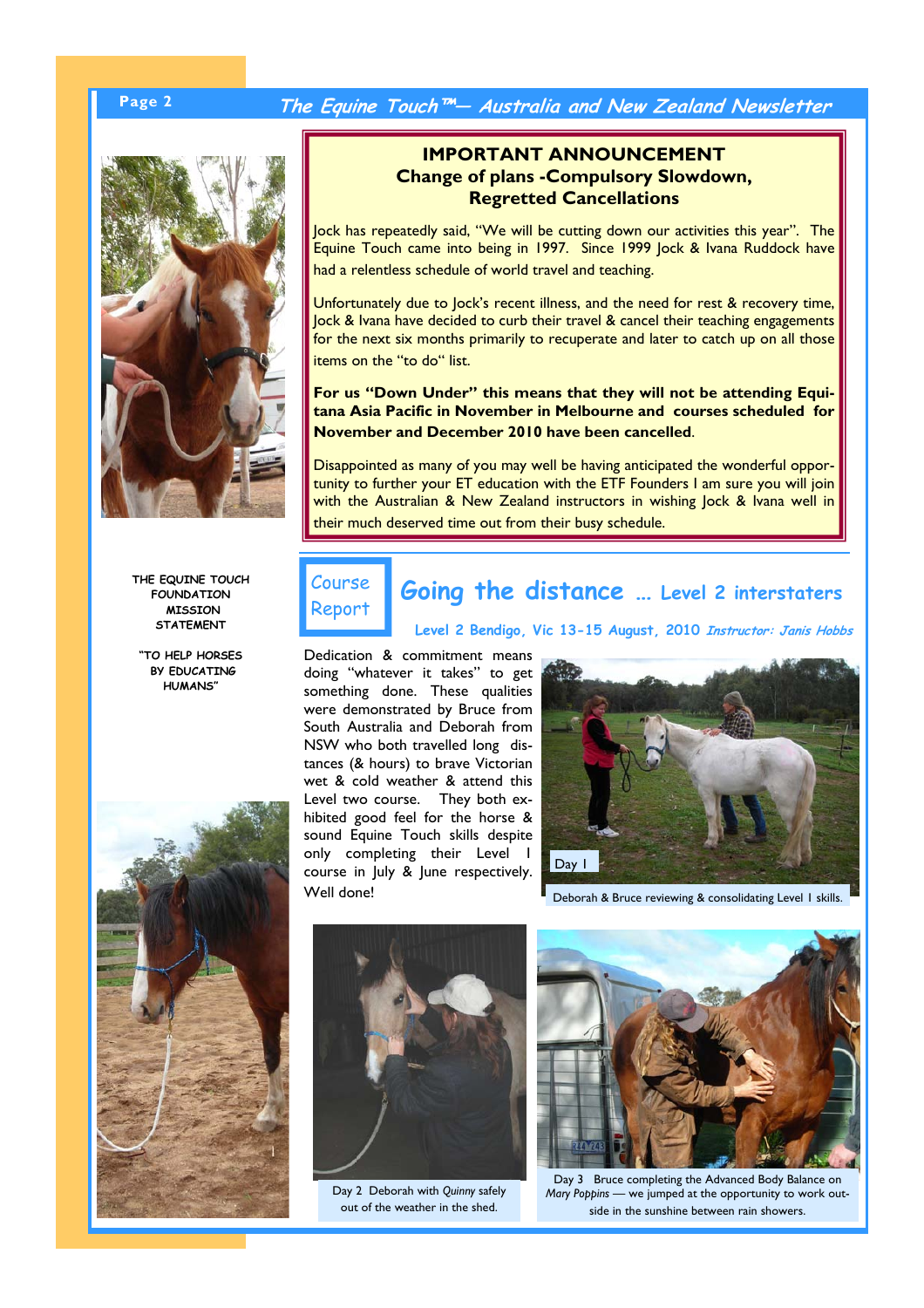## **Page 3 Volume 1 Issue 8**

### Course Report

**Rugged Up Down South**

**Level 1, Balclutha July, 2010 Instructor: Karen Burrows**

**NZ News**

#### Hi everyone,

We're starting to see signs of spring here in the south of New Zealand; soon will start the season of scraping horse hair off clothing, out of the car and usually out of my mouth at some point! I thought I would alter my schedule and maybe work on grey horses on Mondays, bays on Tuesdays, chestnuts on Wednesdays. Then at least I won't look like a multi-coloured hair covered monster at the end of each day!

Late last month we bravely ran a Level 1 course in Balclutha, about half way be-



tween Invercargill and Dunedin, we huddled near Rebecca's log fire in the mornings and wrapped up very well for the afternoon sessions in the stables. It was really nice to bury your fingers into woolly horse coats to warm them up. Cheers, *Karen* 

# YOUR SAY: **Kylie's Question "When's my turn?"**

#### Hi Janis

I am so excited because whilst I was practising ET on my 21 month old colt, Jenni (the lady I agist the boys with) came over and asked what I was doing so I explained that I had done Level 1 of The Equine Touch and needed to practice and produce paperwork for horse assessments on 10 horses before moving on to Level 2.\* After watching for a while and asking questions, she then went on to offer me her Eventing horses to work on which is just wonderful as I now have more than enough horses and various levels of fitness to work with.

Whilst working on my aged TB gelding, my wild caught Waler (Kylie, whom I took to the ET course for Level 1) was in the paddock and made her way up behind me and repeatedly poked me in the shoulder, to the point my daughter took a photo of this behaviour. I am sure she was letting me know that she wanted to have her turn.

#### **Cheers**

*Deborah Kelly, Level 1 (just now completed Level 2)* 



Kylie, Deborah's Waler, wants to know when it is her turn again as Deborah works on another of her horses, an aged TB gelding.

\**Horse Owners who just want to learn as much as possible in order to help their own horses may complete all levels of The Equine Touch without fulfilling the written requirements. However completion of the home-study written requirements is mandatory for students who have elected to take the Practitioner track. Ed.*